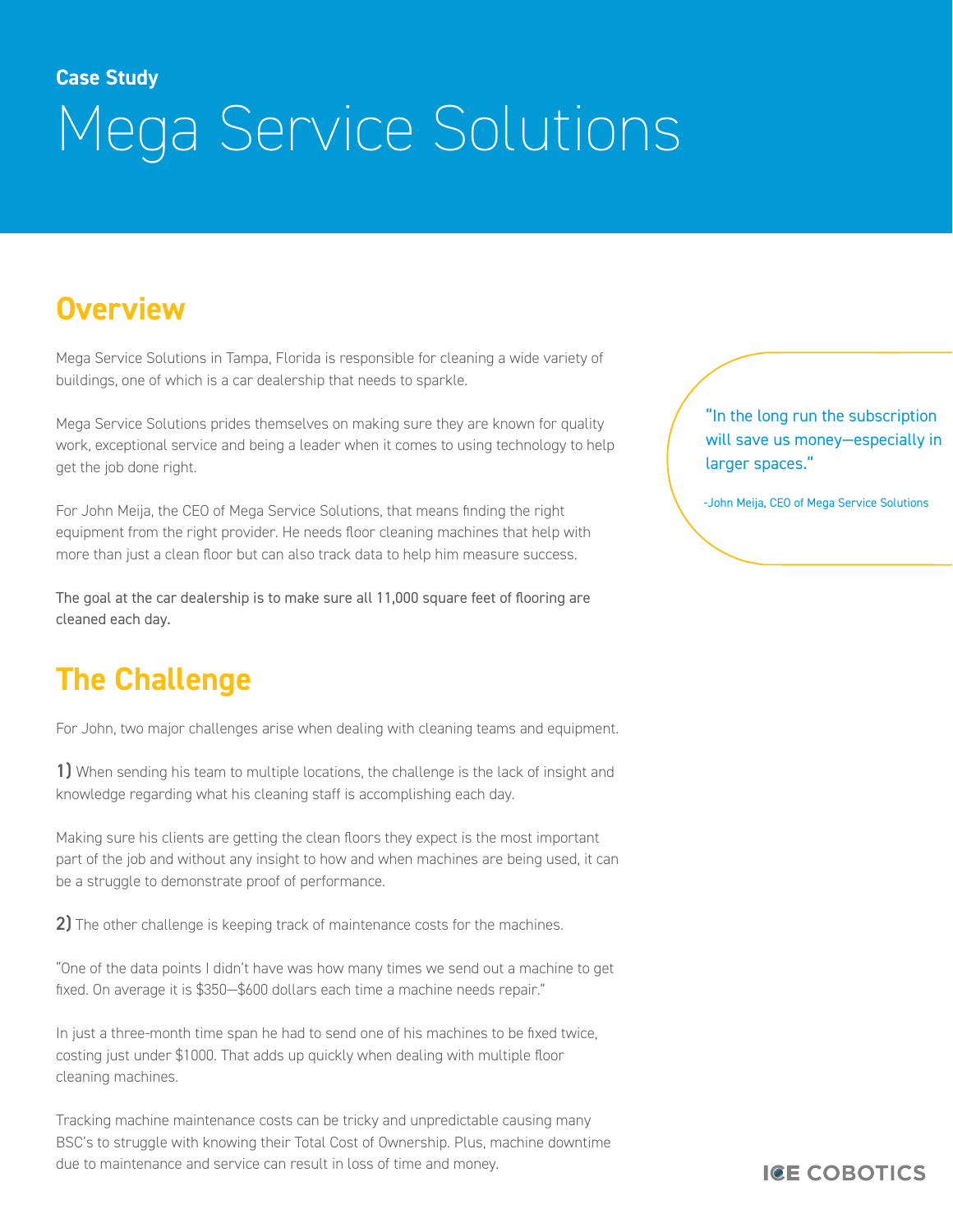# **The Solution**

John made the decision to partner with ICE Cobotics and bring on the i28BTL+ scrubber from their Intelligent Cleaning Equipment line, for two main reasons:

1) i-Synergy, ICE Cobotics fleet management software, provides users the ability to track equipment and collect important data through an app on any wireless device. It is an easier way for facility leads to manage cleaning as it gives visibility into their fleet and helps them solve problems before they arise.

John says: I love the program that is on the desktop...you are able to see the machine, square footage, an analysis of when employees are using it (i-Synergy), what time they are using it, [and] are they charging it."

He goes on to point out: "there is a way to set timers so if the machine isn't charging or isn't being used by a certain time, I can set an alert for my night supervisor to go out and check out what is going on. Or I can call the employee and ask why they are not using it."

"This is a huge benefit because we lost a client due to a situation where a job wasn't done, and we didn't know about it until it was too late," he adds.

2) The subscription service includes active maintenance, service, and parts, plus users make a set monthly payment over the terms of the lease, which frees them from having to pay large down payments and helps them hang onto capital.

Beyond that, John points out that training and set up were really easy—it took an hour at most.

Plus, "We made a 30 second video because we weren't able to teach the night cleaner how to use the machine that night due to another job. With that 30 second video he was able to take care of both shops, no issues, he didn't call us or anything."

## **The Results**

Some exciting results have happened over that last two months since bringing on the i28BTL+ scrubber.

1) By using floor cleaning equipment with i-Synergy fleet management software John has been able to gain better control and insight on what his team accomplishes each day while out in the field.

"I have more oversight about what is going on at the dealerships, including how many square feet are getting cleaned each day."



For more information on how you can deliver higher quality and more efficient cleans, call **833-ICE-ROBO** or email **clientcare@icecobotics.com**

#### **ICE COBOTICS**